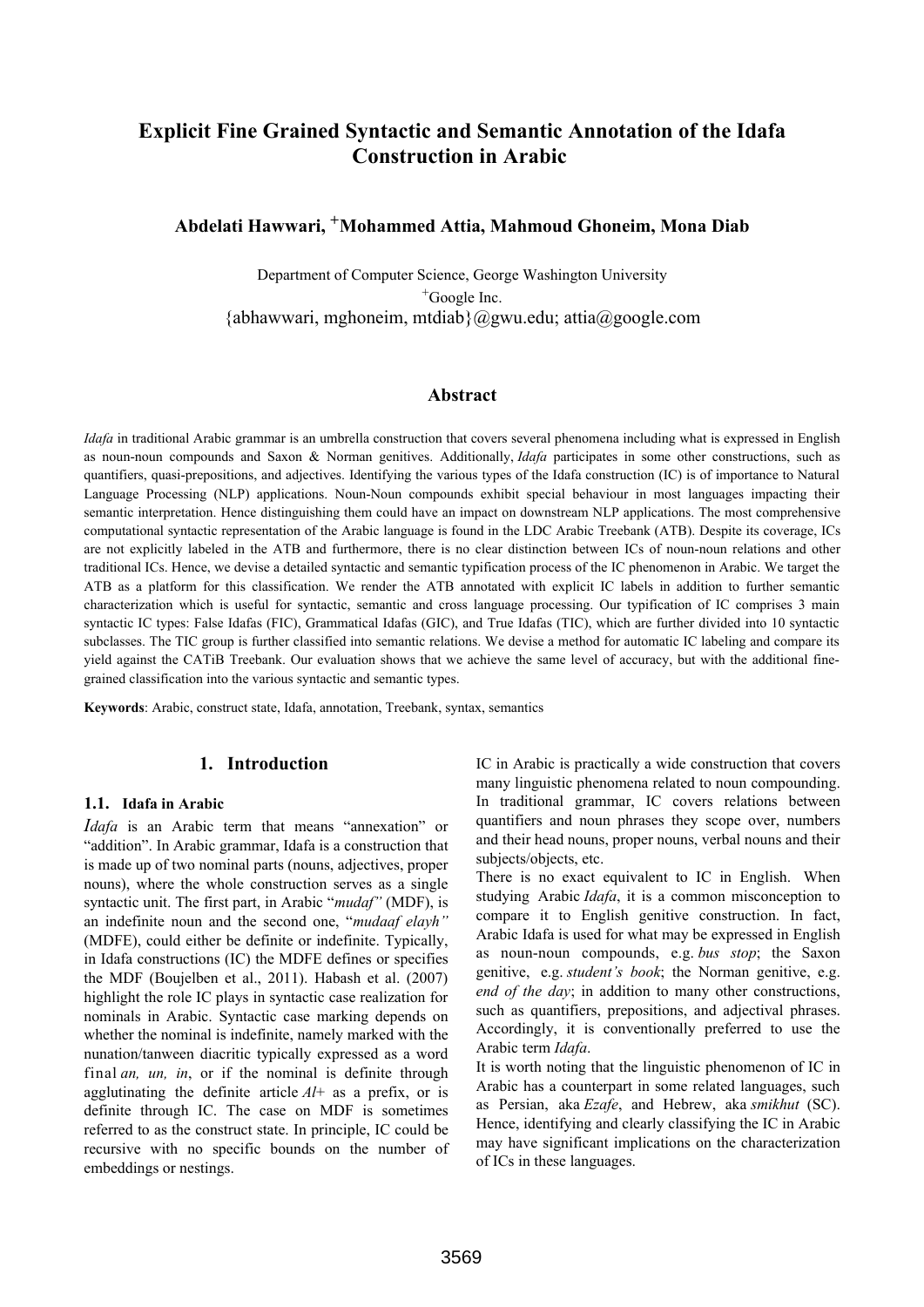The IC is an important phrase structure in Arabic due to its ubiquity and the variability of its syntactic compositions and semantic relations. In a study of the LDC Arabic Treebank (ATB) (Maamouri et al. 2004), Green and Manning (2010) state that the average number of ICs per sentence is 3.06 and it occurs in 84.3% of the trees in their development set. Gabbard and Kulick (2008) show that there is significant attachment ambiguity associated with IC, and reveal that one-level ICs make up more than 75% of NP ICs in the ATB, while recursive ICs make up the rest, 25%, with a maximum of 6 levels of embedding. Gabbard and Kulick (2008) also point out that 40.9% of ICs are modified by one or more adjectives. By comparison, Moldovan et al. (2004) have shown that 60% of complex nominals in the Wall Street Journal Corpus are composed of Saxon genitives, 8% are noun-noun compounds, and 32% are Norman genitives.

We postulate that a clear explicit labeling which makes distinction between different types of ICs could be of crucial significance for several downstream applications that care about semantic compositionality such as machine translation, parsing, multiword expression detection, and information extraction such as named entity recognition. Moreover, having an exhaustive labeling of ICs and their various types would allow for more precise empirical studies of Arabic linguistic phenomena on a large scale.

The ATB serves as one of the main reference points on large-scale Arabic syntactic representations for computational processing. It is also used as the gold standard in Arabic NLP, making it a resource of significant importance. Implicitly, ICs are present in the ATB as an NP headed by a NOUN and an NP complement (Maamouri et al., 2008). However, the ATB does not attempt to distinguish ICs explicitly nor differentiate between the different types of ICs. Accordingly, no distinction is made between noun-noun and quantifier-noun constructions. The phrases كِتابُ النَّحْو *kitAbu Al-naHowi 1* "grammar book" and ِ المواضیع *u~kul* ُك ُّل َ *Al-mawADiyEi* "all topics" are rendered with the same syntactic realization, i.e. both are simply labeled (NP (NN NP)) where the words for *book* and *all* are labeled the same way as NN. The only attempt we know of to explicitly label ICs on a large scale was in the context of the CATiB dependency annotation effort in which they use the IDF tag, as one of 8 grammatical relation labels (Habash and Roth, 2009).

Accordingly, in this paper, we present a typification of the various coarse syntactic constructions of (NP (NN NP)) and (NP (JJ NP)) present in the ATB, corresponding to the syntactic IC linguistic phenomenon, into their various IC types based on the true POS categories of their heads and complements. We present an automatic extraction and classification process which yields three main types that are further divided into 10 syntactic IC subtypes.

1 All the transliteration in this paper is presented using the Buckwalter encoding system www.qamus.com

Furthermore, we present our semantic framework for the classification of the nominal constructions of the ICs. We limit our investigation to Modern Standard Arabic in this paper.

#### **1.2. Idafa in other languages**

The linguistic phenomenon of *Idafa* in Arabic has counterparts in four languages: Persian, Urdu, Kurdish (known as *Esafe* in the three languages) and Hebrew (known as *smikhut*). Here we will briefly introduce Idafa in these languages and show how they compare and contrast to Arabic.

Persian Ezafe (EZ) as described by Megerdoomian (2000) shares a lot of the characteristics and properties of Idafa in Arabic. For example, like Arabic, Persian is head-initial, and genitive nouns and pronouns follow the head noun. Pronouns and proper names mark the boundary of the Noun Phrase (i.e., no further NP attachment is allowed to the right of pronouns and proper names). Complex or recursive Ezafe is a series of consecutive nouns, with each noun forming a simple binary Ezafe. Persian Ezafe is expressed through a suffix "e" which is usually pronounced as a short vowel and typically underspecified in written text. For example, /*ketAb-e dAryush/*, literally *book-EZ Dariush*, meaning "Dariush's book"

Similarly, Idafa in Arabic triggers a similar morphosyntactic process referred to as construct state. Habash et al., (2007) points out that Idafa plays an important role in case realization for nouns in Arabic. Case marking depends on whether the nominal is indefinite, i.e., receiving nunation (tanween), definite through the definite article Al+ or definite through Idafa. When indefinite nouns appear outside of Idafa they are marked with a tanween diacritic. In IC this diacritic is reduced. Moreover, for example, masculine sound plural nouns lose their word final nuun 'n'.

Lotfi (2014) analyzed Persian Ezafe as lending support to his Integrity Hypothesis which assumes an interface between syntactic word order and semantic relations. He states that when an entity is tightly integrated into another, the intrinsically salient entity will appear as the head (as in whole-part, possessor-possessed, actor-location and functor variable relationships), but when the integration is loose either entity may be extrinsically more salient, and can surface as the head (as in container-content, producerproduct, group-member, and head-body relationships).

This construction is also found in Urdu, an Indo-Aryan language, as in the following example /talib-e Elm/, literally seeker.masc.sg-EZ knowledge.masc.sg, meaning "student". (Bögel and Butt, 2013) analyzed Urdu Ezafe as reflecting an interplay between phonology morphology and syntax.

*Ezafe*, or *Ezafet*, is also found in Kurdish, an Indo-Iranian language, as in the following example (Strunk, 2003), /mal-a vi mer-e/, literally *house.fem.sg-EZ this.dem.sg.obl man.masc.sg.obl*, meaning "this man's house".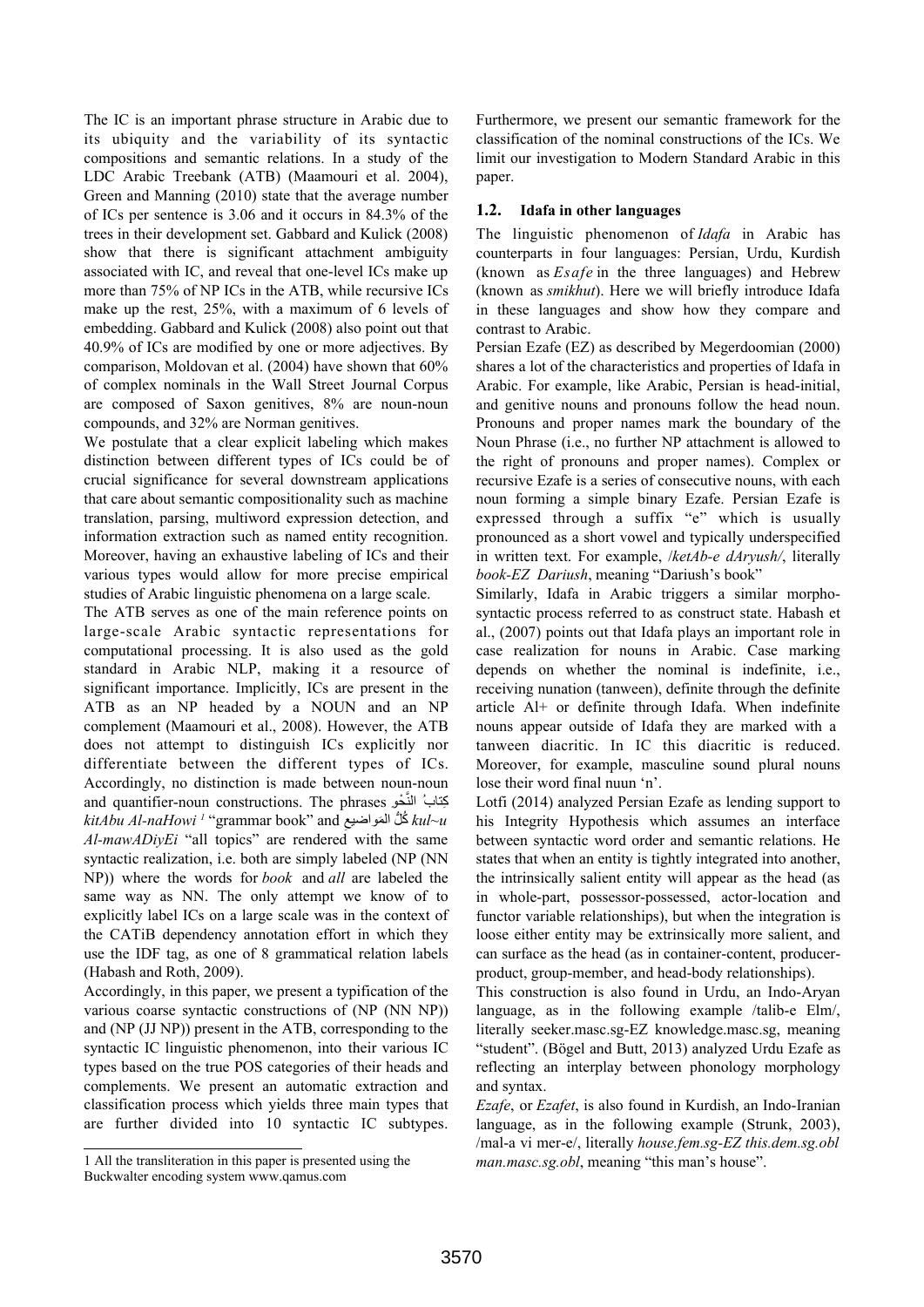Samvelian (2007) points out that adjectives and some prepositions may take the Ezafe in Kurdish and Persian (as in Arabic) since adjectives behave like nouns in many respects. Moreover, prepositions occurring with the Ezafe are not in fact 'true' prepositions, but display a range of nominal properties.

A similar construction is found in Hebrew and is called *smikhut* (Shilon et al., 2012) in which, like Arabic, the head of the structure is the first noun, which typically determines the number and gender agreement features, for example, /sfr h+ild/, literally *book.indef the+boy.def*, meaning "The boy's book".

Unlike Arabic (more like Arabic dialects in fact), Hebrew alternatively uses a possessive preposition šl 'of' as in the example /h+sfr šl h+ild/ literally *the+book.def of the+boy.def*, meaning "the boy's book". Hebrew also uses double genitives in which the antecedent noun is followed both by a cliticized possessive pronoun and the genitive marker šl as in the following example: /sfr+w šl h+ild/, literally *book+his of the+boy.def*, meaning "The boy's book".

### **2. Idafa Construction Typification**

A general misconception about ICs in Arabic is that they are composed of two nouns annexed to each other. In fact, the first part of Idafa, the MDF, can be an adjective, a function noun (preposition, quantifier, etc. functioning as a noun) or a true noun. Accordingly, there are three types of ICs in the ATB that have the syntactic realization of (NP (NN NP)) and (NP (JJ NP)). These three types are False Idafa Constructions (FIC), Grammatical Idafa Constructions (GIC), and True Idafa Constructions (TIC).

#### **2.1. False Idafa Constructions (FIC)**

One way of classifying IC in traditional Arabic grammar is to distinguish between *real Idafa* and *false Idafa*. False Idafa is used to refer to Idafa headed by adjectives. The frequency of FIC in the ATB is 1.4%. There are three types of FICs, depending on whether they are headed by a qualitative adjective, an elative adjective, or the construction is nominalized.

#### **2.1.1. Qualitative FIC**

Qualitative FIC is where an adjective goes in the MDF position and the whole phrase modifies or predicates a preceding noun, examples: ِالمنال َ ِعیدُ َ ب, *baEiydu Al manAl*, "hard to reach"; ِرةَ وُ ِغ ُ ال ُخط بال, *bAligu Al-xutuwrapi*, "extremely dangerous". The adjective agrees with the preceding noun in number, gender and definiteness, e.g. المنالِ َ ُ َعیَدة َ ْھدا ُف الب الأ, *Al->ohodAfu Al-baEiydapu Al-manAli,* "hard-to-reach goals".

#### **2.1.2. Elative FIC**

Elative false Idafa is an adjective in the elative (تفضیل tafodiyl) form that goes in the MDF position, and is

invariably in the singular masculine form, examples: ٌربَ ْ َق أ ُ ْر َصةٍ ف,*< aqorabu furosapK*, "nearest opportunity"; ىَ أ ْعل ٍجةَ رَ َد,*< aEolaY darajapK*, "higher degree". It is to be noted that the morpho-syntactic difference between qualitative and elative FIC is that no agreement in number or gender is displayed on the adjectives in the case of the elative FIC.

#### **2.1.3. Nominalized FIC**

Nominalized FIC is an adjective (usually in the masculine, plural form) that goes in the MDF position followed by a noun and the adjective itself behaves like a noun, i.e. it does not modify or predicate, but rather tends to occupy the syntactic positions of subject, object or object of preposition for example: كِبار ُ التُجَّار, *kibAru Al-tuj~Ari*, "leading traders"; مَحْدودُو الدخْل, maHoduwduw Al-daxoli, "limited-income people".

### **2.2. Grammatical Idafa Constructions (GIC)**

These comprise several syntactic phenomena that do not include the typical noun-noun relationships. In this class of Idafa, the first element, MDF, can be a quasipreposition, quantifier, number, verbal masdar, or proper noun. It also includes cases where the second element of Idafa, MDFE, is a verbal masdar or complement clause. As one of the two constituent parts in Idafa loses it nominal function, Idafa becomes purely grammatical and no semantic relations can be induced. Most of these cases are deterministically identified.

#### **2.2.1. Quasi-Prepositions IC**

Quasi-prepositions, or prepositionals, are nominal elements that behave like prepositions, such as: مَعَ , *maEa*, ,"above "*,fawoqa* ,فَوْقَ ;"after ",*baEoda* ,بَعْدَ ;"with" however they function as heads in IC since they lie on the border between nouns and prepositions. Quasiprepositions in the ATB include the following list: َمامَ أ *>amAma* "in front of", َناءْ َث أ*< avonA'a* "during", ضَّدِ *Did~a* ْرَ ,"among "*Dimona* ِض ْمنَ ,"against" ِث ِزاءَ ,"after "*ivora <*إ إ <*izA'a* "towards", عَضْرَ *EaSora* "the evening of", عَبْرَ *Eabora* "across", َوضَعِ *EiwaDa* "instead of", َولْحَ *Hawola* ِیالَ ,"around" َباحَ ,"towards "*HiyAla* ح ص *SabAHa* "the *bayona* بَیْنَ ,"of instead "*badala* بَدَلَ ,"of morning َغْیرَ ,"above "*fawoqa* َفْوقَ ,"without "*duwna* ُدونَ ,"between" *gayora* "not including", َمساءَ *masA'a* "the night of", َلْ ِمث *mivola* "such as", َبلْقَ *qabola* "before", قرب *quroba* "near", ِ َجاهَ ,"under "*taHota* تَ ْحتَ ,"despite "*ragoma* َر ْغمَ *tujAha* ت َسْطَ ,"behind "*a'warA* َو َراءَ ,"towards" و *wasoTa* "midst", ْقَ ِف و *wifoqa* "according to", َرجِ خا *xArija* "outside of", and َخلالِ *xilAla* "through". In Arabic traditional grammar they are called الأسْماء المُلازِمة للإضافَة are called *l-l-<iDafap* "nouns adhering to Idafa" and یھِ المفعول ف َ *AlmafEuwl fiyhi* "locative/temporal accusatives".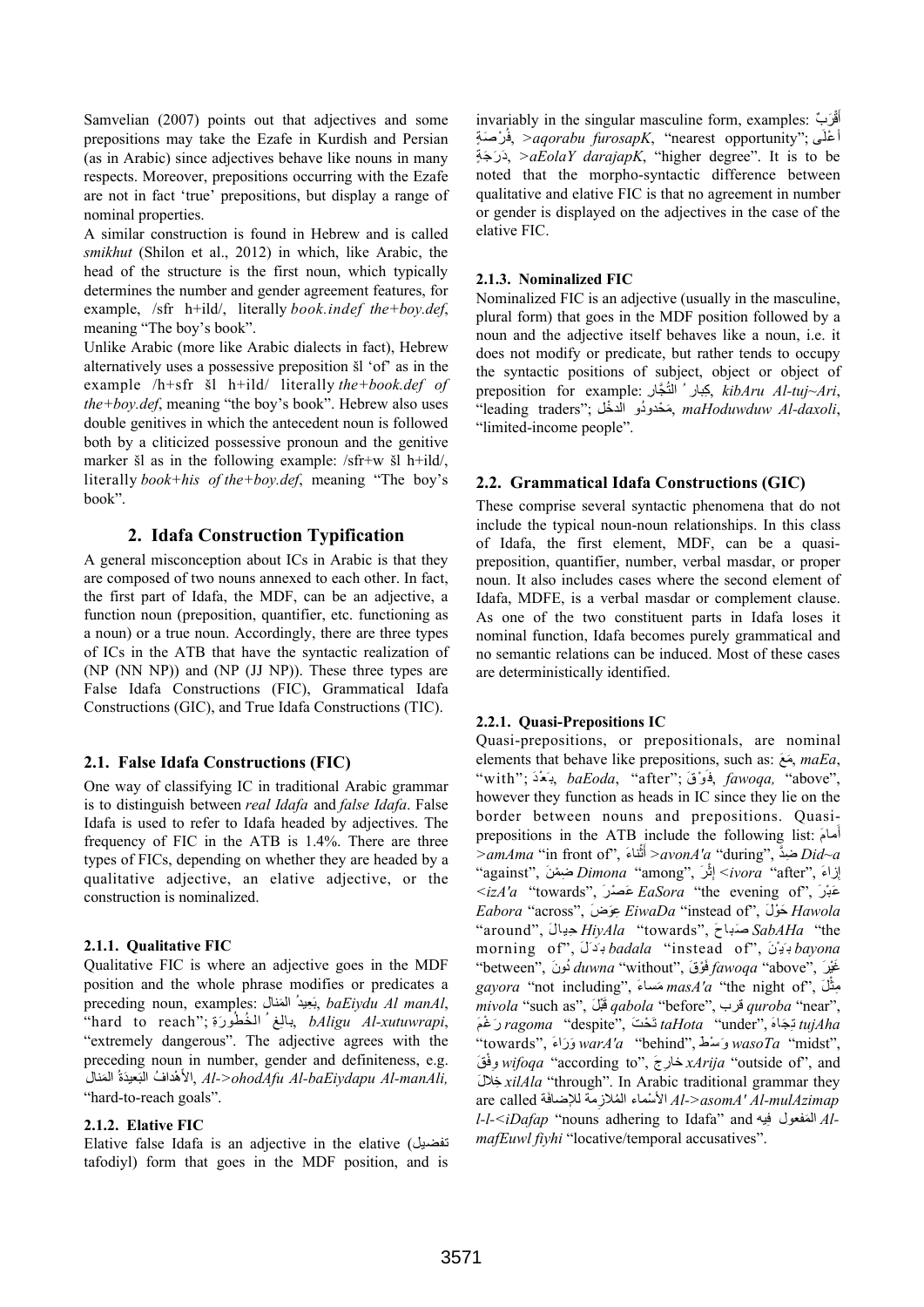Quasi-prepositions are distinguished by the following characteristics: a) derivationally, they are nouns, and in some contexts they retain some nominal properties, such as taking the definite article ال e.g. ِلأمامَا, *Al->amAmi,* "the front", and they can be preceded by primitive prepositions, e.g. ِغمْ رَ ِ ب *biragomi* "despite"; b) Morphosyntactically, they are invariably in the accusative case; c) they do not inflect for number or gender; d) they have a different syntactic distribution than regular nouns as they never occupy the syntactic positions of subject, or object; and, e) they are mostly either locative or temporal. This class of words is annotated as NOUN and not PREP in the ATB. Since the function of Idafa is either defining or specifying, neither of these functions are served with quasi-prepositions, hence the need for a clear explicit distinction between these constructions and true idafas.

### **2.2.2. Quantifier IC**

This is the case where the MDF is a quantifier. Partitive modification relays that X refers to a part or the whole of Y .e.g. ِالناس ُعضْ َ ب *baEoDu Al-nAsi* "some people", لُُّ ك مُعْظَم<sup>ِ ،</sup> الزُوَّار ,''all members الأعضاء الع*ثاءانا kul~u Al->aEoDA'i muEoZamu Al-zuw~Ari* "most visitors". Quantifiers are annotated in the ATB as NOUN\_QUANT, and they include the following set: أغلب*< agolab* "most", رَثْ أك *>akovar* "most", عفْ ضِ *DiEof* "double", ضعْ ِ ب *biDoE* "few", ِیَّة ِب غال *gAlibiy~ap* "majority of", میعِ جَ *jamiyE* "all", صفْ ِن *niSof* "half", ثْ لُ ث *vuluv* "third". Quantifiers are characterized by the following: a) they don't take gender or number morphology; b) they behave like prenominal adjectival modifiers; c) they are inflected for case and superficially function as the head of the phrase; and, d) they do not control agreement, but agreement is rather determined by the number and gender of the noun that follows (the real heads), for example: كُلُّ الطَّلَّابِ حَضَرُواً, *kul~u Al-Tul~Abi.masc.pl HaDaruwA.masc.pl*, "All (male) students attended"; َرنْ ضَ حَ ِالطالبات كلُُّ , *kul~u Al-TAlibAti.fem.pl HaDarona.fem.pl*, "All (female) students attended". This example illustrates also that *kul~u* takes no gender or number morphemes as mentioned in (a).

#### **2.2.3. Number IC**

This is the case where the MDF is a number. Arabic has a complicated number system. The number superficially functions as the head, while the modified noun is expressed as MDFE (for the numbers from three to ten), or a specifier (tamyeez) (for all the numbers above ten). For the numbers from three to ten, the relation between the number and the modified noun is controlled by an anti-agreement, where a number takes on the opposite gender morpheme of the modified noun, as illustrated in this example from the ATB: (NN ُلاثةَ ث *valAvapu*) (NP (NN ٍرجالِ rijAlK "men").

#### **2.2.4. Verbal Masdar IC**

Verbal masdars in Arabic are verbal nouns, which are similar to English gerunds. Similar to English, they exhibit the same type of ambiguity, whether the nominal or verbal function is intended. In English, for example, the gerund *swimming* can be nominal in *Swimming is a good sport* or verbal as in *Swimming in the river is risky*. In Arabic, a masdar is a type of nominal inflection that can retain the verbal function. For example, the verb كتب *kataba* "to write" can be inflected into the masdar as كتابة *kitAbap* "writing" and it can have a nominal function as in ِیَّةَ حلیْ الت َالكتابة ِ حبُِّ ُی *yuHib~u Al-kitAbapa Al-taHoliyliy~api* ِل "He likes analytical writing", or verbal as in َالمقال َ ِ ِھ َت َ ْعَد ِكتاب ب *baEoda kitAbatihi Al-maqAla* "after his writing (of) the article". In the latter example, the verbal function is the intended reading since "Al-maqAla" takes on an accusative case indicating a syntactic object role. Disambiguating the masdar becomes harder when there is nothing to indicate either reading, namely the nominal reading (such as having an adjectival modifier) or the verbal reading (such as having an object in the accusative case), as in ِبُ الكت ِرا َءةَ ُ ق ُّب حِ ُی *yuhib~u qirA'apa Al-kutubi* "he likes to read/reading books." In the ATB annotation, no particular effort was made to resolve ambiguous cases with masdar, and they were only marked as verbal when they govern an object in the accusative case, for example: (VP (NN.VN ِقاءِ ل *liqA}+i*) (NP-SBJ (PRON ه *hi*)) (NP-OBJ (NN\_ACC َالرئیس *Al+ra}iys+a*). As the ATB analysis shows, these verbal masdars are treated as verbs and they cannot participate in nominal relations as their nominal status is weak.

# **2.2.5. Proper Noun IC**

The inclusion of this type among Idafa classes is an artifact of the convention chosen by the LDC in their ATB annotation scheme. We believe the more appropriate syntactic representation of proper nouns is to express them in a flat structure, however they are expressed in the ATB as a NN followed by an NP sharing the same NP mother node, as typical of IC. For example, the compound noun ریدِ دْمَ ریالِ د *riyAl madriyd* "Real Madrid" is marked as: NP (NN ریال *riyal* (NP مدرید *madriyd*)). It is to be noted that in the ATB, persons' first-last name constructions are annotated as flat structures (correctly) disqualifying them from the Idafa treatment, e.g. بلاطْ *junoblAT waliyd* َولید ُجن "Walid Jumblatt" is annotated as follows: (NP ْبلاط PROP\_NOUN) (waliyd وَل ِی د PROP\_NOUN( ُجن junoblAT)).

#### **2.2.6. Verbal Noun Complement IC**

In this case the MDFE is a verbal noun. Examples of this type are: َرِ ِم ْ َخسائ ِ ْمكان َ تَ َكبُّ ِدھ إ*> imokAna takab~udihim xasA}ira* "the possibility of them suffering losses", and ِ ْط َعةَ ِی َجةَ َسِّدهِ ق َت ن *natiyjapa sad~ihi qiToE+ap+F* "as a result of his blocking a piece".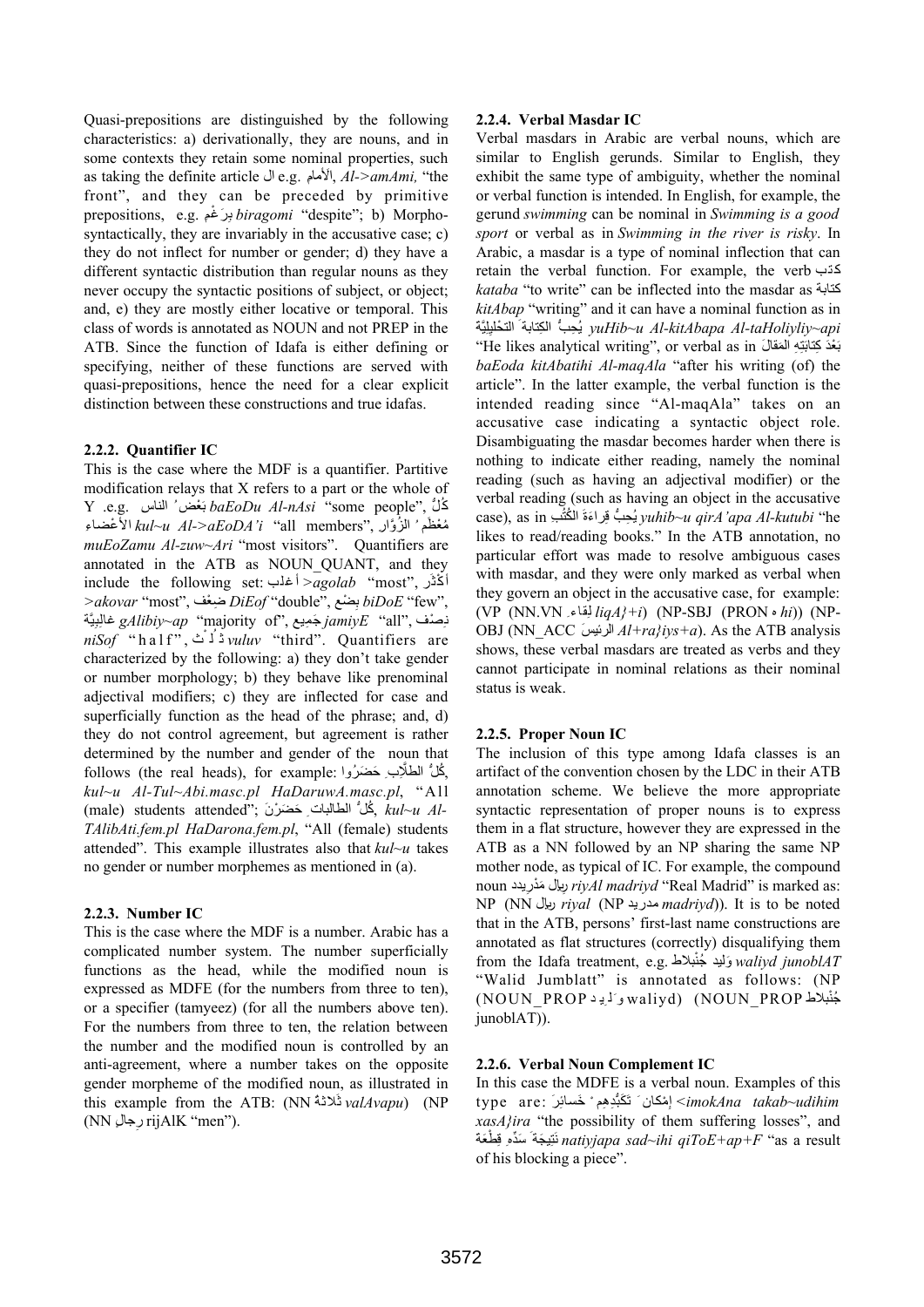#### **2.2.7. SBAR Complement IC**

In this case the MDFE is an SBAR construction headed by a complementizer. Examples of this type are: ََّك ِّحد أن ُجزَ عْ َت *Had~+i >an~a-ka ta+Eojaz+u* "the limit that you are unable", and ُةَ ِن َ الل ْجنُ ْعل *ano >maEonaY* َمْعنى أن ْ ت *tu+Eolin+a Al+lajon+ap+u* "the meaning that the committee declares".

#### **2.3. True Idafas (TIC)**

These comprise ICs where both the MDF and MDFE are true nouns and not functioning grammatically as something else as described above) and the modifying noun (MDFE) *specifies* (Takhsees) or defines (Tareef) the head noun. There is a fine distinction between 'specifies' and 'defines': as specifying is a kind of qualification that stops short of granting the qualified noun the status of being definite, while defining makes the construction fully definite. Definiteness is a morpho-syntactic feature in Arabic that is involved in agreement and other constraints in the sentence structure. The component parts in this group are involved in typical semantic relations of compound nouns, which will be discussed in details in Section 5.

#### **2.3.1. Specifying or Takhsees IC**

Takhsees (Idafa of specification) is a noun-noun compound where the MDFE has an indefinite case, namely missing the definite article Al and not participating by itself in another succeeding defining IC. The construction usually indicates collocations. Many nominal MWEs in Arabic use this type of Idafa in their internal structure. They convey the sense that: there are different types of X, and Y is one of them. Examples of ِماع ُ َع َملٍ are type this جتْ ا*} ijotimaEu EamalK* "business meeting", ٍقانون عُ مشروَ *ma\$oruwEu qAnuwnK* "lit. proposal of a law; motion", and نَرْنَةُ بَرْدٍ *nazolapu barodK* "lit: fit of cold; flu". In the ATB, this kind of Idafa has the following annotation: (NP (NN+CASE DEF NOM اجتماعُ *{ijotimaEu*)(NP (NN+CASE\_INDEF\_GEN ٍلَ مَ ع *EamalK*))).

#### **2.3.2. Defining or Tareef IC**

Tareef (defining) IC is the default genitive construction where the MDF is an indefinite noun and the MDFE is a definite noun, and the phrase acquires the status of a fully definite NP. Examples of this type are ِاللجنة ُرئیس *ra}iysu Al-lajonapi* "head of the committee", ِالداخلیة رُ وزی *waziyru Al-dAxiliy~api* "minister of the interior" and ِالنار فُ وق *waqofu Al-nAri* "ceasefire". The ATB annotation is as follows: (NP (NN+CASE\_DEF\_NOM ُرئیس *ra}iysu*)(NP (NN+CASE\_INDEF\_GEN ِاللجنة *Al-lajonapi*))).

### **3. Automatic Syntactic Typification of IC**

We develop a tool for the automatic extraction and typification of ICs in the ATB (Maamouri et al., 2010) based on syntactic, morphological and lexical clues. First, we deterministically assume that all syntactic constructions of the form (NP (NN/JJ-def NP-gendef/indef) to be candidate ICs. These amount to 56,586 of a total possible 64,029 (NN/JJ NP) constructions. Then, we look closely at the morphological marker on the NN, which is the MDF portion of the IC. If it does not bear the definite article ال Al "the", then it is considered a valid potential MDF. Lexical clues are also used in the typification of Idafa, such as using the closed list of quasiprepositions and quantifiers.

The MDFE portion can be definite or indefinite or a complementizer comprising a verbal noun construction or an SBAR. The average number of general IC per sentence is 4.4 (number of sentences: 12,628; and number of IC: 56,901). Table 1 shows the frequency distribution of IC types and their subtypes in the ATB. We classified the identified ICs based on the MDF and MDFE using pattern matches and a rule based system.

| IC<br><b>Type</b> | Subtype                   | Subtype<br>Ratio % | IC Type<br>Ratio% |  |
|-------------------|---------------------------|--------------------|-------------------|--|
| FIC               | ADJ                       | 1.44               | 1.44              |  |
| GIC               | Quasi Prepositional       | 12.13              |                   |  |
|                   | Quantifier                | 3.52               |                   |  |
|                   | Number                    | 3.31               |                   |  |
|                   | Verbal Masdar             | 2.32               | 23.73             |  |
|                   | Verbal Noun<br>Complement | 0.61               |                   |  |
|                   | <b>SBAR</b> Complement    | 1.66               |                   |  |
|                   | Proper Noun               | 0.23               |                   |  |
| TIC               | Takhsees<br>(designation) | 4.20               | 77.31             |  |
|                   | Tareef (definition)       | 73.11              |                   |  |

Table 1: Types and Frequency of IC in the ATB.

#### **4. Evaluating IC Extraction Algorithm**

We compare our extraction algorithm to the CATiB schema (Habash and Roth, 2009). CATiB representation and annotation procedure includes explicit annotation of the traditional Idafa as a separate dependency relation named "IDF" which is defined as the relation between the possessor [dependent] (corresponding to our MDFE definition) to the possessed [head] in the Idafa nominal construction (corresponding to our MDF definition). We mark the CATiB dependent, and all its dependents, as MDFE, and the head as MDF. We compare the accuracy of our extraction of IC to the CATiB schema. CATiB system identified 57,700 Idafa constructs, while our system identified 56,741 IC. There are 56,268 full matching constructs and 117 constructs that have at least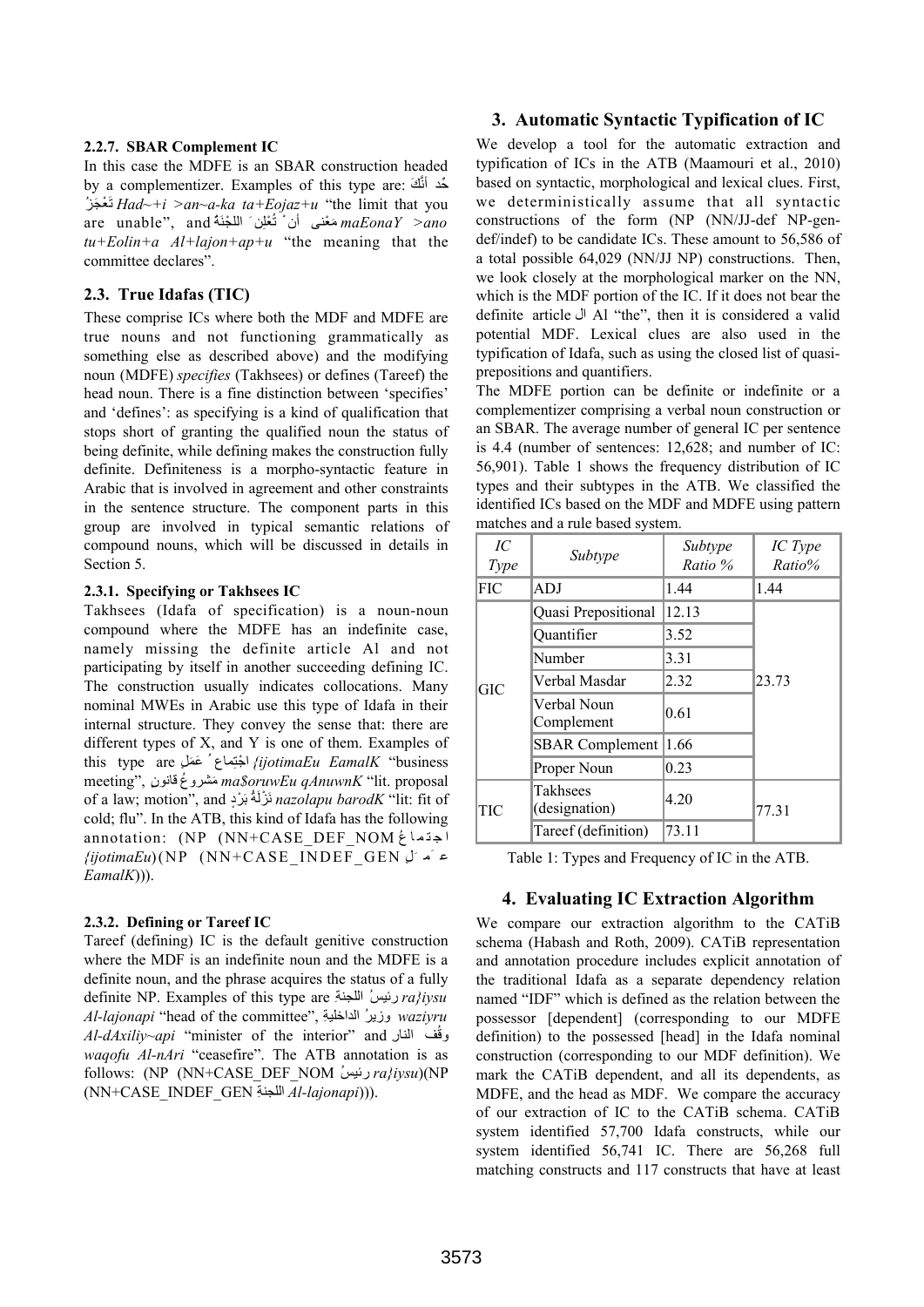one part mismatch. We exclusively identifies 356 constructs that are mostly "verbal masdar" ICs. On the other hand, CATiB exclusively identifies 1,315 ICs. Some of these cases are not Idafa or represent problematic cases that don't have wide linguistic agreement. For example, there are 435 instances with MDF containing the definite article *Al*+. While this is not acceptable from a prescriptive classical Arabic grammar perspective, we found these construct in use in some genre like newswire and discussion fora (e.g. الصنع الايطالية , Al<yTAlyp AlSnE, Italian made").

|                 | Precision | Recall     |              |
|-----------------|-----------|------------|--------------|
| <b>Total IC</b> | 199.17%   | $ 97.52\%$ | Full         |
| MDF             | 99.37%    | 197.55%    | IMDF         |
| MDFE            | 99.25%    | 97.43%     | <b>IMDFE</b> |

Table 2: Comparing our IC extraction to CATiB.

### **5. TIC Semantic Classification**

Interpretation of noun compounds is an important problem for many NLP applications. Many attempts have been made for the annotation of semantic relations involved in these constructions, yet there has been considerable disagreement regarding the number and nature of the relations (Tratz and Hovy, 2010). We review the classification/annotation schemes in the literature and adopt a taxonomy that most suits the nature of the task and data in question, and then show the results of applying this taxonomy to a subset of our data. Accordingly, we classify the TIC group, namely noun–noun compounds, into several semantic types.

#### **5.1. Previous work on compound noun semantic relations**

#### **5.1.1. Theoretical Studies:**

The first taxonomy of noun compounds can be traced back to Lee (1960) who assumed 9 classes: *subject– predicate, subject–middle object, subject–verb, subject– object, verb–object, verb–prepositional object, object– prepositional object,* and*, proper nouns*. The disadvantage of this classification is that it is based purely on the underlying syntactic relationships between constituents, rather than semantic conceptual relations.

Downing (1977) accounted for the semantic relationships between constituents in noun compounds with 12 relationships: *whole–part, half–half, part–whole, composition, comparison, time, place, source, product, user, purpose,* and*, occupation*. This taxonomy was the foundation for subsequent semantic typifications that rely more on semantic concepts, rather than lexical or grammatical relations.

Levi (1978) created 9 different classes from the generative semantic perspective using a mix of semantic concepts and prepositions: *cause, have, make, use, be, in, for, from, about*.

Warren (1978) classified the relations of noun compounds into 12 different types: *source–result, copular, resemblance, whole–part, part–whole, size–whole, goal– object, place–object, time–object, origin–object, purpose, activity–actor*. This taxonomy significantly overlaps with that of Downing (1977).

A more recent taxonomy produced by (Lauer, 1995) is based purely on prepositional paraphrases with 8 relationships: *of, for, in, at, on, from, with, about*. We argue against this taxonomy as will be discussed in the next section when justifying for our own classification methodology.

Linh (2010) devised a classification scheme of the semantic relationships between compound nouns in the technical domain (electrical engineering), creating 8 classes: *location, purpose, measure, representation, source, operation, object, structure*. The purpose of this study, however, was not to serve NLP applications, but rather to teach technical vocabulary to engineering students who study English as a second language.

Gadalla and Abdel-Hamid (2002) provide a contrastive study between the genitive constructions in Arabic and English. They provide semantic classification of genitive constructions in both languages based on 13 types: *possessive, subjective, objective, descriptive, genitive of origin, measure, place, time, relation, substance and naming, partitive and confirmation.*

# **5.1.2. Empirical Studies**

Vanderwende (1994) described an algorithm for automatically interpreting noun sequences in unrestricted text classifying them into 13 different semantic relations: *subject, object, locative, time, possessive, whole-part, part-whole, equative, instrument, purpose, material, causes, and caused-by*.

Barker and Szpakowicz (1998) developed a semiautomatic system for identifying semantic relationships in noun phrases depending on lexical and syntactic clues. Their analyzer used 20 different relations: *agent, beneficiary, cause, container, content, destination, equative, instrument, located, location, material, object, possessor, product, property, purpose, result, source, time and topic*. Their experiments on English technical texts correctly identifies 60-70% of relationships automatically. Moldovan et al (2004) assumed a set of 35 semantic relations in noun phrases (including noun compounds, Saxon genitive, Norman genitive, nouns modified by adjectives derived from nouns, and nouns qualified by prepositions), but eventually found that only 26 of these relations have actual representation in their annotated corpus which are (in order of frequency): *part-whole, attribute-holder, possession, theme, measure, agent, temporal, location/space, kinship, source, topic, recipient, purpose, depiction-depicted, is-a (hypernymy), make/produce, associated with, result, instrument, cause,*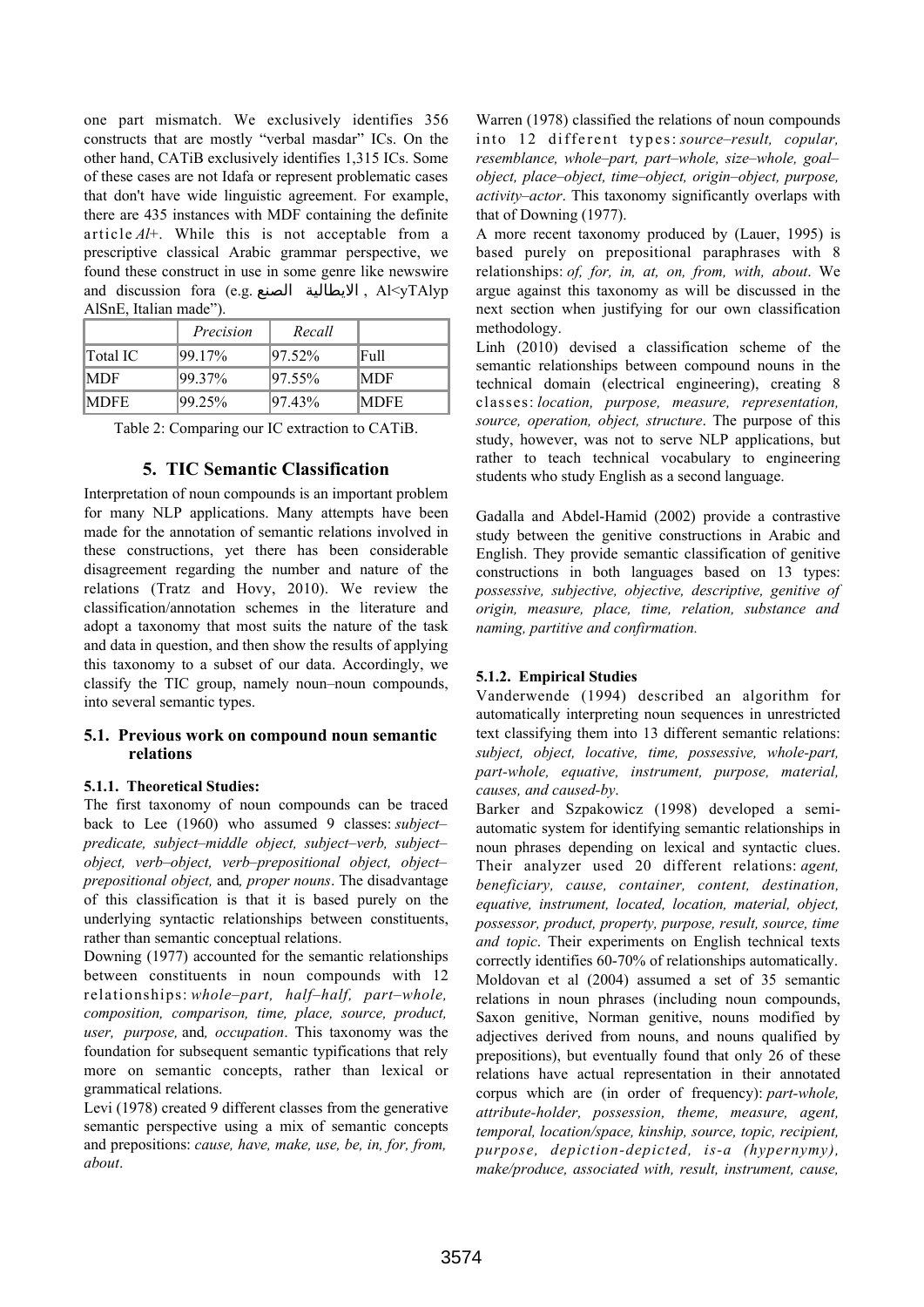*manner, experiencer, means, influence, frequency, and predicate*. Later, Girju et al. (2005) and Girju (2007) developed slightly modified versions of this scheme.

Tratz and Hovy (2010) developed their own fine-grained taxonomy of 43 semantic types created mainly by breaking down main semantic categories into subcategories. For example the category of *topic* is divided into 7 other subcategories including *topic of communication*, e.g. "travel story"; *topic of rules*, e.g. "loan terms"; *topic of emotion*, e.g. "jazz fan". They mapped their taxonomy to six previous taxonomies and concluded that the relations are 'fairly similar'. They used five notations for mapping:  $\approx$ -approximately equivalent; ⊃/⊂-super/sub set; ∞-some overlap; ∪-union. The problem with this scheme is the obvious high granularity, which could lead to difficulty in making precise distinctions between types.

This overview of the literature on the semantic classification of compound nouns shows the divergence between theoretical and empirical studies. Theoretical studies tend to use coarse-grained types, as they are inclined more towards generalization, while empirical studies tend to use medium- to fine-grained sets of labels to be more descriptive and more exhaustive of the data they target to annotate.

# **5.2. Our Annotation Scheme**

In our work on the semantic annotation of compound nouns (specifically Arabic Idafa), we adopt the 26 taxonomy types designated by Moldovan et al (2004). The reasons we adopt this annotation scheme are: 1) its medium granularity which makes a good compromise between generalizability and applicability; 2) it was designed for English noun phrases which are closer to Arabic IC than the more restricted set of noun-noun compounds; and 3) they use purely semantic notation, i.e. without relying on grammatical functions or lexical interpretation.

Lauer's list of 8 prepositional paraphrases for noun compound has gained popularity in the literature the field since its inception. We argue against the use of prepositions for the purpose of semantic classification of compound nouns, as they are, to a great extent, language specific. For example, the English preposition 'of' does not have a translation into Arabic, 'in', 'at' and 'on' are translated by a single preposition in Arabic 'في' fiy "in". Moreover, the English prepositions 'in', 'at' and 'on' can refer to the same semantic relation of time, e.g. "in the morning", "at night", and "on Sunday". The three prepositions can also indicate the location semantic relation, "in the city", "at the airport", and "on the ground". Therefore, we argue for "conceptual paraphrasing", rather than prepositional paraphrasing.

Another argument against the use of prepositions for denoting semantic relations is that in our framework, lexicon, syntax and semantics are considered autonomous

levels of representation/analysis of the language. Therefore, the use of lexical items for the typification of the more universal semantic types should be avoided. Moreover, prepositions are among the class of function words which are poor encoders of semantic content.

The classification of semantic relations in compound nouns can also be conditioned by genre. For example, the following relations can (somewhat) be specific to technical domains: *material*, e.g. "copper wire"; *operation*, e.g. "friction brake" and *representation*, e.g. "regulation curve" (Linh, 2010). In contrast, we are interested in the classification of semantic relations of compound nouns in general domains.

| Semantic Relation<br>Type   | $\frac{6}{2}$ | Example                                                                                      |
|-----------------------------|---------------|----------------------------------------------------------------------------------------------|
| THEME                       | 28.46         | فتحُ الأسواق<br>fatohu Al->asowaqi<br>"opening the markets"                                  |
| LOCATION/SPACE              | 8.38          | مُحادثاتُ القمَّة<br>muHadavAtu Al-qim~api<br>"summit talks"                                 |
| AGENT                       | 7.57          | إشر افُ اللجنةِ<br><i\$orafu al-lajonati<br="">"supervision by the<br/>committee"</i\$orafu> |
| PART-WHOLE                  | 6.76          | قاعةُ الكنيسةِ<br>qAEapu Al-kaniysapi<br>"the church hall"                                   |
| TOPIC                       | 5.54          | قصائُد الحبِّ<br>qaSa}idu Al-Hub~i<br>"love poems"                                           |
| POSSESSION                  | 5.34          | مجدُ لبنانَ<br>majodu lubnAna<br>"Lebanon's Glory"                                           |
| MANNER                      | 5.23          | قُصارَى جُهْدِ<br>quSAraY juhodi<br>"best efforts"                                           |
| <b>PURPOSE</b>              | 4.52          | بطاقاتُ تهنئة<br>biTAqAtu tahoni}apK<br>"congratulation cards"                               |
| TEMPORAL                    | 4.12          | صَلاَةُ المَساءِ<br>SalAapu AlmasA'i<br>"evening prayer"                                     |
| ATTRIBUTE-<br><b>HOLDER</b> | 3.76          | ر ائحةُ البر تقال<br>rA}iHapu Al-burotuqAli<br>"smell of oranges"                            |
| <b>MEASURE</b>              | 3.00          | نصفُ المدة<br>niSofu Al-mud~api<br>"half the period"                                         |
| <b>CAUSE</b>                | 2.95          | أخطارُ التدخين<br>>axoTAru Al-tadoxiyni<br>"dangers of smoking"                              |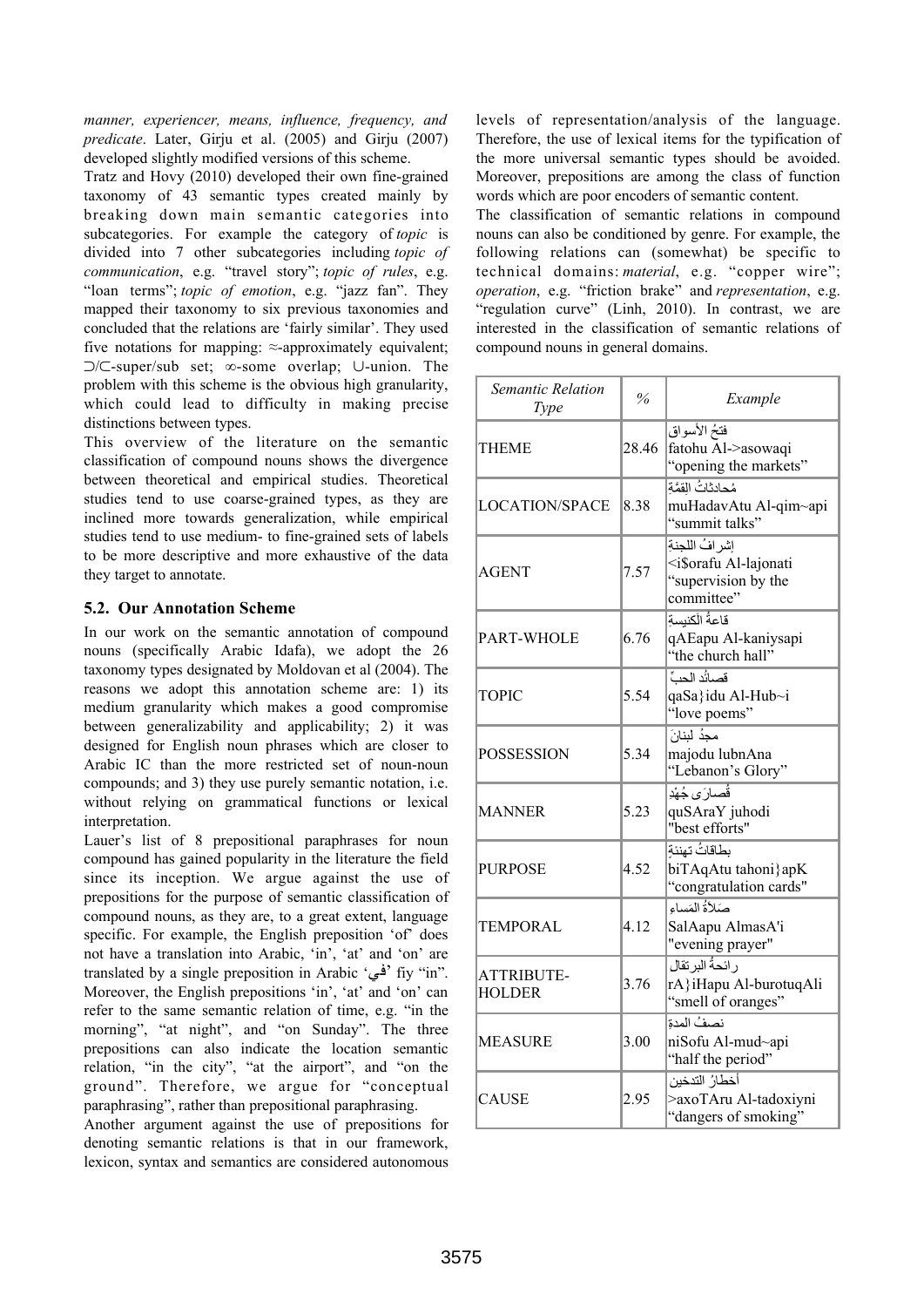| <b>ASSOCIATED</b><br>WITH     | 2.74 | مُفوَّضُ الحكومةِ<br>mufaw~aDu Al-<br>Hukuwmapi<br>"government                                                             |
|-------------------------------|------|----------------------------------------------------------------------------------------------------------------------------|
| $IS-A$<br>(HYPERNYMY)         | 1.78 | commissioner"<br>مدينةُ الإسكندر يةِ<br>madiynapu Al-<br><isokandodariy~api<br>"city of Alexandria"</isokandodariy~api<br> |
| <b>RECIPIENT</b>              | 1.37 | تَدْرِيبَ الإخْتِصاصِيِّينَ<br>tadoriyba<br>AlAixotiSASiy~iyna<br>"specialist training"                                    |
| SOURCE                        | 1.37 | زَيْتِ الزَيْتُون<br>zayoti Alzayotuwni<br>"olive oil"                                                                     |
| <b>EXPERIENCER</b>            | 117  | مَخاوفَ الْمَسِيحِيِّينَ<br>maxAwifa<br>AlmasiyHiyi~yna<br>"christians fears"                                              |
| <b>RESULT</b>                 | 1.12 | إفراغ الباخِرَةِ<br><iforagi albaxirapi<br="">"ship Unloading"</iforagi>                                                   |
| DEPICTION-<br><b>DEPICTED</b> | 1.02 | واقع الحال<br>wAqiEi AlHAli<br>"the reality of the<br>situation"                                                           |
| <b>MAKE/PRODUCE</b>           | 1.02 | مَنْحُوتَةُ بُول<br>manoHuwtapu buwl<br>"Paul's sculpture"                                                                 |
| <b>KINSHIP</b>                | 0.76 | أهالى الشُهداء<br>>ahAli Al-\$uhada}i<br>"families of the martyrs"                                                         |
| <b>ACCOMPANIMENT</b>          | 0.61 | مقابلة ُالرئيس<br>muqAbalapu Al-ra}iysi<br>"meeting (by) the<br>president"                                                 |
| <b>EXTENT</b>                 | 0.61 | صَوْبَ غابَةِ<br>Sawoba gAbapi<br>"towards the jungle"                                                                     |
| <b>INSTRUMENT</b>             | 0.36 | مَعاصِرَ الزَيْتُون<br>maEASira Alzayotuwni<br>"Olive presses"                                                             |
| <b>ENTAIL</b>                 | 0.30 | مَفاعِيلِ المَرْسُومِ<br>mafAEiyli Almarosuwmi<br>"effects of the decree"                                                  |
| <b>OTHERS</b>                 | 0.15 | دافع الحِرْص<br>dAfiEi AlHiroSi<br>"diligence motivation"                                                                  |

Table 3: 26 TIC Semantic Types and their percentage presence in a random sample of 1946 ATB TIC data

Accordingly, Table 3 illustrates results of our pilot semantic annotation of TICs in Arabic applied to a subset of 1,946 randomly selected examples from the TIC ATB cases. The semantic types are listed in order of frequency in the data.

# **6. Conclusion**

In this paper we have presented an exposition of the Idafa construction, a ubiquitous genitive construction that is used primarily for the formation of noun compounds in Arabic. We develop a tool for extracting and tagging ICs with its 10 syntactic types corresponding to three top level ICs in Arabic, based on morpho-syntactic cues. This classification shows the adjectival and grammatical functions this construction can serve in addition to the typical function of integrating two nouns as a single unit. Furthermore, we review a variety of semantic annotation schemes for compound nouns, select a framework that best suits the language and the task at hand, and apply it in the classification of TIC (true Idafa) in Arabic.

# **7. Acknowledgment**

This work has been partially funded by the DARPA DEFT project with subcontract to GWU. The views and opinions presented here are those of the authors not reflecting those of DARPA. We further acknowledge the valuable reviews rendered by the LREC paper review committee.

### **8. References**

- Asghari, H., Maleki, J., & Faili, H. (2014, April). A Probabilistic Approach to Persian Ezafe Recognition. In *EACL* (pp. 138-142).
- Barker, K., & Szpakowicz, S. (1998, August). Semiautomatic recognition of noun modifier relationships. In *Proceedings of the 36th Annual Meeting of the Association for Computational Linguistics and 17th International Conference on Computational Linguistics-Volume 1* (pp. 96-102). Association for Computational Linguistics.
- Bögel, T., & Butt, M. (2013). Possessive clitics and ezafe in Urdu. *Morphosyntactic Categories and the Expression of Possession*, *199*(291), 86-129.
- Boujelben, I., Mesfar, S., & Hamadou, A. B. (2010). Arabic Compound Nouns processing: inflection and tokenization. *In Proceedings of Nooj International Conference* 2010, 40.
- Downing, P. (1977). On the creation and use of English compound nouns.*Language*, 810-842.
- Gabbard, R., & Kulick, S. (2008, June). Construct state modification in the Arabic treebank. In *Proceedings of the 46th Annual Meeting of the Association for Computational Linguistics on Human Language Technologies: Short Papers* (pp. 209-212). Association for Computational Linguistics.
- Gadalla, H. A., & Abdel-Hamid, A. M. E. (2000). Genitive Constructions in English and Arabic: A Contrastive Study. *In the Bulletin of the Faculty of Arts, Assiut University, Egypt. Vol. 6, Dec. 2000*, pp. 1- 64.